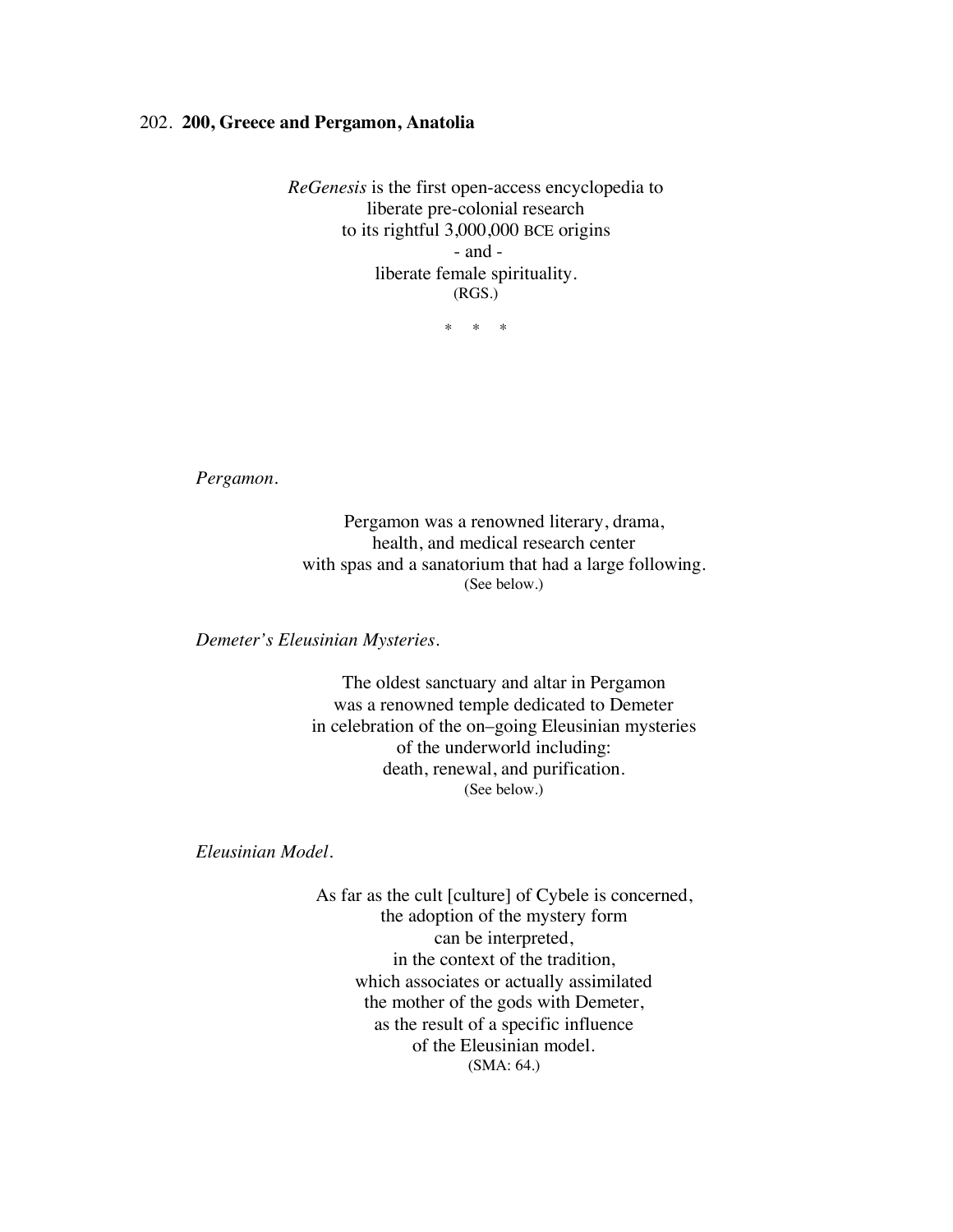An altar was built at Pergamon to introduce the new androcentric sky god, Zeus. (See below.)

Although Greece was considered the cultural and intellectual center of the Mediterranean, a significant transition occurred around 200 BCE when Anatolian Pergamon \* became a Roman Province. In keeping with this transition, a predominant temple/altar was built at Pergamon to introduce the new androcentric sky god, Zeus. Previously the oldest sanctuary and altar in Pergamon was a celebrated temple dedicated to Demeter in celebration of the on–going Eleusinian mysteries of the underworld including: death, renewal, and purification. \* Pergamon's environs of Bergama (ancient Pergamum).

Pergamon \* was a renowned literary, drama, health, and medical research center with spas and a sanatorium that had a large following, including Galen. Galen, physician and philosopher, may well have been Pergamon's most prestigious resident. During his years at Pergamon, he made significant healing and medical science contributions especially to the field of human anatomy along with copious texts \*\* based on his extensive empirical research. Apparently, he also integrated drama/theater into his healing therapies. Galen benefited from extensive travel including Izmir, Crete, Alexandria, Cyprus and most significantly to Asklepieion at Kos to study Hippokrates and Hygeia's medical discoveries including clinical medicine and diagnostic techniques.

\* The Priene Temple, just south of Kusadasi, Turkey, shared many similar distinctions as Pergamon.

\*\* Many if not most of the Galen texts did not survive the destruction of the Alexandria's Library in Egypt, but the *Galen Palimpsest* was the exception. As of 2015, all of the missing pages in the *Galen Palimpsest* (Syrian/Aramaic translation of *Simple Drugs*) have been located and are currently being restored. (MAR: D1, D2.)

Schrope, Mark. "Medicine's Ancient Roots." *New York Times*, Jun. 2, 2015: D1, D2. (MAR.)

As discussed earlier, new Stormgods such as Zeus introduced a change of power to a new androcentric model that replaced mother – rite with father – right. (GMDP; REG.)

Hittite evidence illustrates gradual shifts in which the earlier Hatti culture was overlaid and replaced with new androcentric ways and deities. 'The Hittite pantheon as it finally stood is thus compatible with that mirrored by Zeus and Hera or Jupiter and Juno' (IEMS: 64). It is also significant that all of these pantheons 'have Stormgods at the head, but wives with inconsistently cognate names – origins. Hepat's position in fact is a syncretism of Hurrian Hepat with older Hittite – Hattie Sun goddess of

*Zeus.*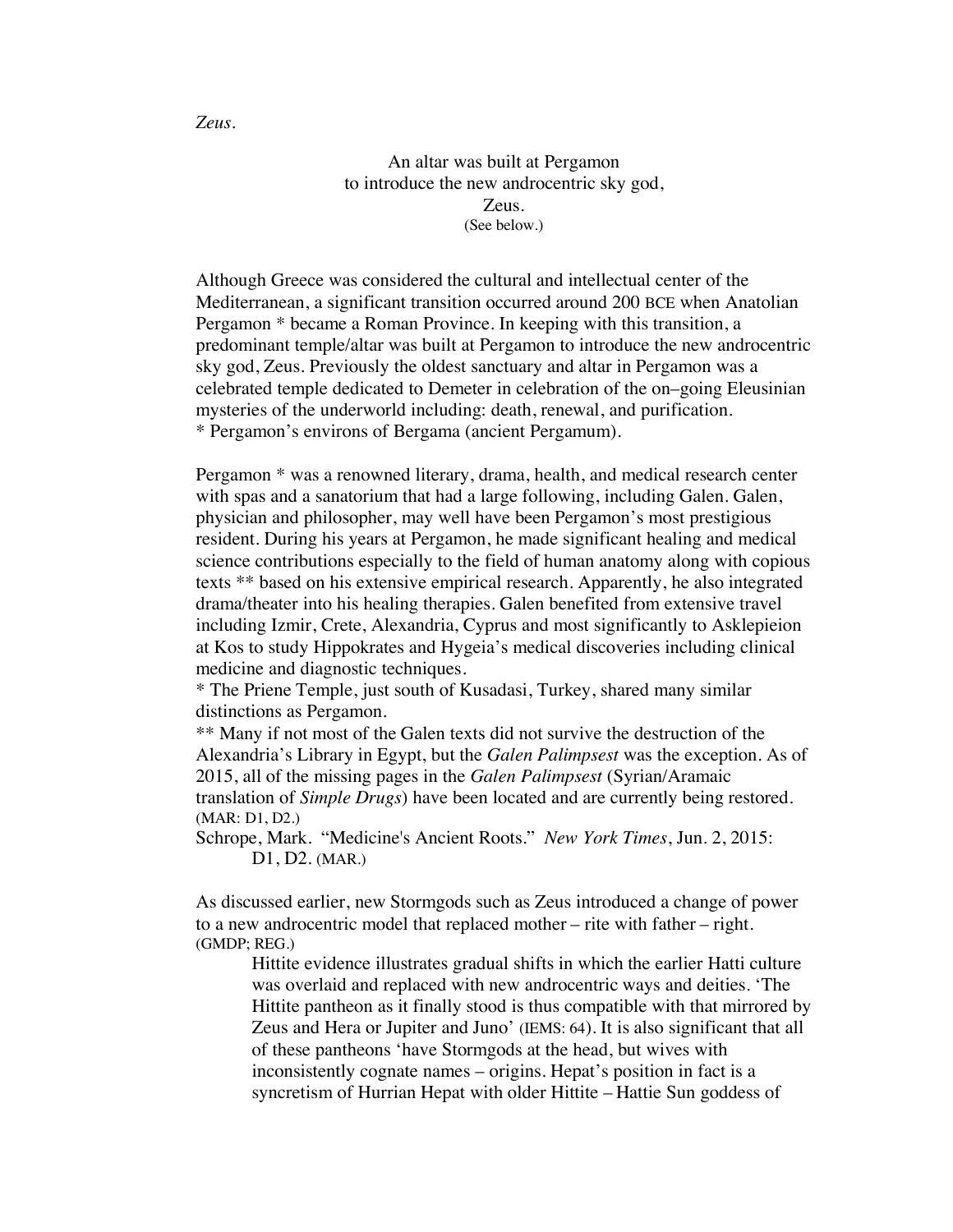Arinna, Queen of Heaven' (IEMS: 64; RGS). (RGS: 1450-1260, Hattusa and Yazilikaya).

To summarize, Hittite evidence shows an ongoing shift that changed the balance of power to a new androcentric model that disenfranchised ancient women:

1) in the family: her role in the succession became restricted; 2) in society: 'her religious power was shifted to the King and she retained only a semi – balance of power as Queen. Shifts in the pantheon from Sun goddess. … to the new King in Heaven, the Stormgod, reflect the gradual absorption of female rights by the patriarchal structure.' (IEMS: 90; RGS). (RGS: 1450-1260, Hattusa and Yazilikaya).

Demeter Practices. Further research on alternative gender identities or de – oedipalized practices and rituals of the Des-Demeter veneration (POG: 217): Roscoe, Will. "Priests of the Goddess: Gender Transgression in Ancient

Religion." *History of Religions* 35.3 (Feb. 1996): 195-230. (POG.) Taylor, Patrick. "The Gala and the Gallos." *Anatolian Interfaces: Hittites, Greeks, and Their Neighbours: Proceedings of an International Conference on Cross-Cultural Interaction, September 17-19, 2004, Emory University, GA.* Eds. Billie Jean Collins, Mary R. Bachvarova, and Ian Rutherford. Oxford, England: Oxbow Books, 2008. 173-180. (GATG.)

Cybele Practices. Given Roscoe's unique cross–cultural focus, gender – variant subject expertise and extensive notes, also recommend "Priests of the Goddess" (POG) for further research of: the Galli priests (*tertium genus*) of Cybele (Neo– Hittite Kubaba/Phrygian Matar Kubileya (198) [or Kubeleya] and Attis; Corybantes and Curetes (202); eunuch priests of Artemis at Ephesus (217); Semitic Qedesh, pl. Qedeshim (217-218); Caria Eunuchs (217); Indian Hijra (197); plus the Berdaches nascent priests of the North American Oikumene, Lakota, and Pueblo tribes. (223-224.) (POG.)

Further Priene research: 282-263, Demeter's Priene Temple, Anatolia. (RGS.)

Further Demeter research: 7000-3500 (1450), Old Europe; 4000, Nile Bird Goddess, Egypt; 2000, Indo-European Tribes; 1100-800, Mediterranean Dark Ages; 630-620, Goddess Kore, Izmir Turkey; 575, Acropolis and Sanctuary of Demeter Malophoros, Selinus Sicily; 528, Agrigento, Sicily; 500, Greek Mysteries; and 282-263, Demeter's Priene Temple. (RGS.) (Also see RG: 37-48 CE, Mary and Pagan Goddesses.)

Further research on Demeter – Persephone/Kore mystery sites, rites, and rituals: Agha-Jaffar, Tamara. *Demeter and Persephone: Lessons from a Myth*. Jefferson, NC: McFarland, 2002. (DPL.)

Benko, Stephen. *The Virgin Goddess: Studies in the Pagan and Christian Roots of Mariology*. Leiden, Netherlands: E. J. Brill, 1993. 174-175. (TVG.)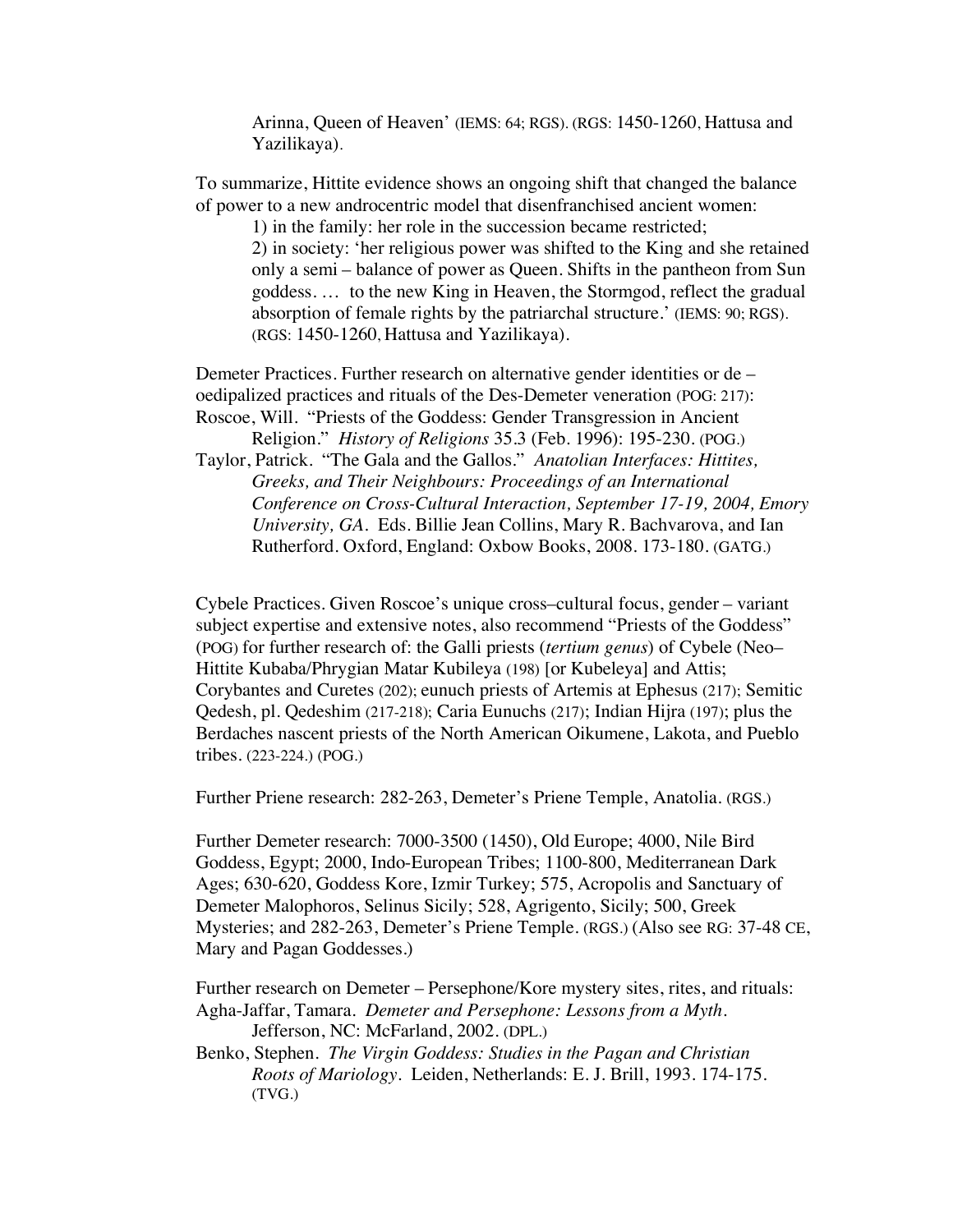- Bernal, Martin. *Black Athena: The Afroasiatic Roots of Classical Civilization*. London, England: Free Association Books, 1987. 69-73. (BA.)
- Burkert, Walter. *Ancient Mystery Cults.* Cambridge, MA: Harvard University Press, 1987. (AMC.)
- Cichon, Joan. "Demeter and the Eleusinian Mysteries: Ancient Origins and Modern Impact." *Myths Shattered and Restored*. Ed. Marion Dumont and Gayatri Devi. USA: Women and Myth Press: 2016. 218-262. (DEM.)
- Coldstream, J. N. *Deities in Aegean Art: Before and after the Dark Age*. Bedford College, Bedford, England: University of London, 1977. (DIAA.)
- Connelly, Joan Breton. *Portrait of a Priestess: Women and Ritual in Ancient Greece.* Princeton, NJ: Princeton University Press, 2007. (PP.)
- Curran, L. C. "Rape and Rape Victims in the Metamorphoses." *Arethusa* 11.1-2 (1978): 213-241. (RPV.)
- D'Alviella, Count Goblet. *The Migration of Symbols.* 1894. New York, NY: New York University Press, 1956. (TMS.)
- \_\_\_\_\_. *The Mysteries of Eleusis: The Secret Rites and Rituals of the Classical and Greek Mystery Tradition.* London, England: Aquarian Press, 1981. (MOE.)
- Gimbutas, Marija Alseikaite. *The Living Goddesses*. Supplemented and Ed. by Miriam Robbins Dexter. Berkeley, CA: University of California Press, 1999. Proof copy. (TLG.)
- Godwin, Joscelyn. *Mystery Religions in the Ancient World*. London, England: Harper and Row, 1981. (MRAW.)
- Harrison, Jane Ellen. *Prolegomena to the Study of Greek Religion*. 1962. London, England: Merlin Press, 1980. 271-278. (PSGR.)
- Hinds, Stephen. *The Metamorphosis of Persephone: Ovid and the Self-Conscious Muse*. Cambridge [Cambridgeshire], England: Cambridge University Press, 1987. (MOP.)
- Lash, John Lamb. *Not in His Image: Gnostic Vision, Sacred Ecology, and the Future of Belief.* White River, VT: Chelsea Green Publishing, 2006. (NHI.)
- Lincoln, Bruce. "The Rape of Persephone: A Greek Scenario of Women's Initiation." *The Harvard Theological Review* 72.3/4 (Jul.-Oct. 1979): 223-235. (TRP.)
	- \_\_\_\_\_. *Emerging from the Chrysalis: Studies in Rituals of Women's Initiation.* Cambridge, MA: Harvard University Press, 1981. (EFTC.)
- Lubell, Winifred Milius. "Temples of the Great Goddess." *Heresies: A Feminist Publication on Art and Politics.* (Revised Edition). 2.1, Issue 5 (1982): 32-39. (TGG.)
- Meyer, Marvin W., Ed. *The Ancient Mysteries, A Sourcebook; Sacred Texts of the Mystery Religions of the Ancient Mediterranean World*. San Francisco, CA: Harper & Row, 1987. (TAM.)
- Noble, Vicki. *The Double Goddess: Women Sharing Power*. Rochester, VT: Bear and Co., 2003. (DG.)
- Poruciuc, Adrian. *Prehistoric Roots of Romanian and Southeast European*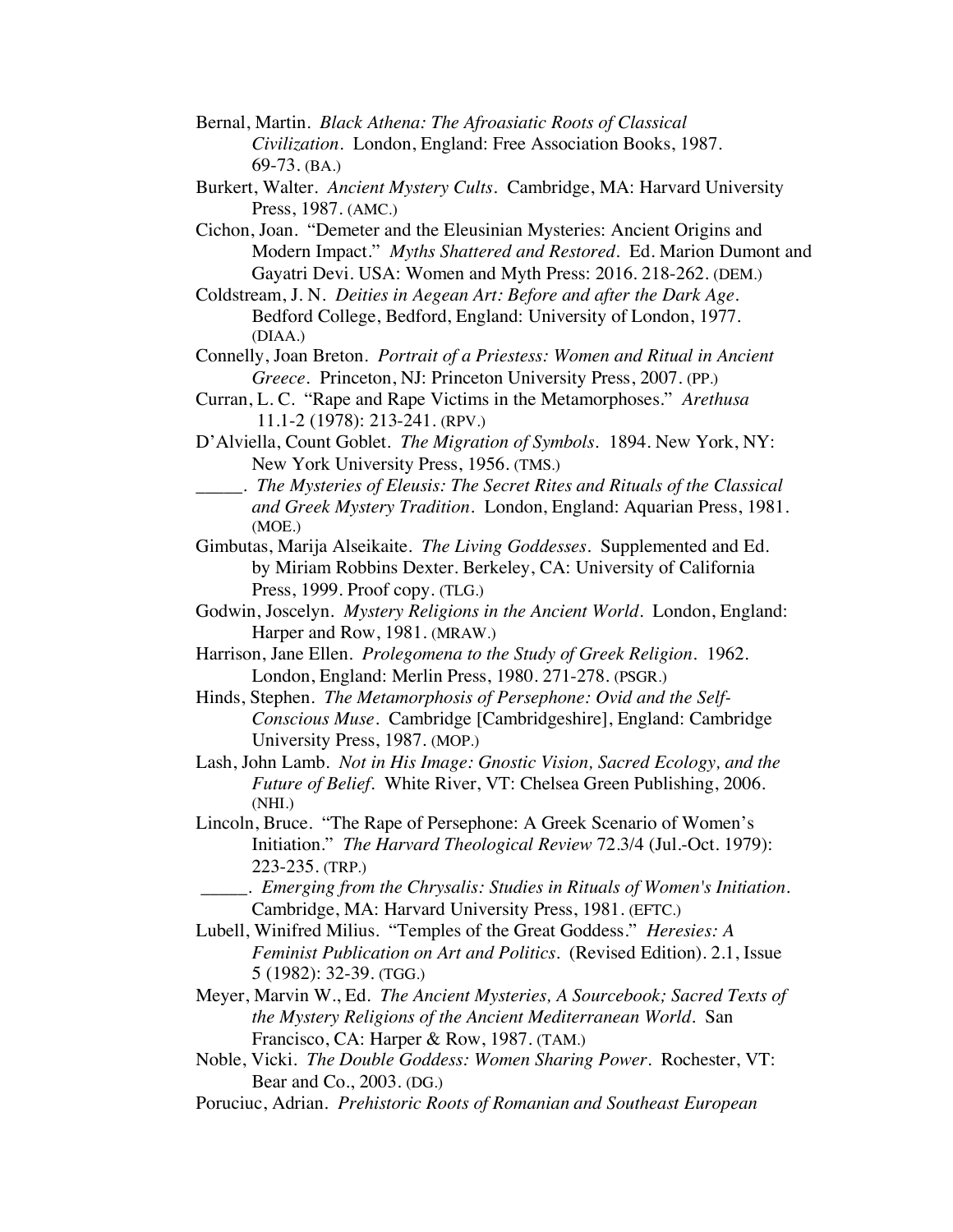*Traditions*. Eds. Joan Marler, and Miriam R. Dexter. Sebastopol, CA: Institute of Archaeomythology, 2010. 41-42, 51-61. (PRR.)

- Richlin, Amy. "Reading Ovid's Rapes." *Arguments with Silence: Writing the History of Roman Women*. Ann Arbor, MI: The University of Michigan Press, 2014. 158-179. (ROR.)
- Scully, Vincent. *The Earth, The Temple, The Gods*. 1962. New Haven, CT: Yale University Press, 1979. (ETG.)
- Willetts, R. F. *Cretan Cults and Festivals*. New York, NY: Barnes and Noble, 1962. (WCC.)

Contemporary information on earth-inclusive paradigms that complement Gaian natality and 'being-toward-life' (GAN: 127):

Aldridge, Jerry, and Lois M. F. Christensen. *Stealing from the Mother: The Marginalization of Women in Education and Psychology from 1900-2010*. Charlotte, NC: Baker and Taylor, 2013. (SFM.)

Atwood, Margaret. *The Handmaid's Tale*. Oxford, England: Heinemann Educational Publishers/Heinemann New Windmills, 1985. (HMT.)

- Barrett, Ruth. *Women's Rites, Women's Mysteries: Intuitive Ritual Creation*. Woodbury, MN: Llewellyn Publications, 2007. (WRW.)
- Berkes, Fikret. *Sacred Ecology*. New York, NY: Routledge, 2008. (SAE.)
- Berry, Thomas. *The Dream of the Earth*. San Francisco: CA Sierra Club Books, 1988. (DOTE.)
- \_\_\_\_\_. "Befriending the Earth: A Theology of Reconciliation Between Humans and the Earth." Mystic, CN: Twenty-Third Publications, 1991. (BTE.)
- Buzzell, Linda, and Craig Chalquist. *Ecotherapy: Healing with Nature in Mind.* San Francisco, CA: Sierra Club Books, 2009. (EHL.)
- Cadman, David. "The Wheel of Life." *Resurgence*. Issue 170 (May-Jun. 1995): 39. (TWL.)
- Capra, Fritjof. *The Tao of Physics*. Bungay, Suffolk, England: Fontana, 1981. (TTP.)
- \_\_\_\_\_. *The Turning Point; Science, Society and the Rising Culture*. London, England: Wildwood House, 1982. (TTP2.)
- \_\_\_\_\_. *The Web of Life: A New Understanding of Living Systems*. New York, NY: Anchor, 1996. (WOL.)
	- \_\_\_\_\_. "The Web of Life." *Resurgence* 178 (Sept.-Oct. 1996): 24-29. (WOL2.)
- Caron, Charlotte. *Shifting Horizons: A Study in Feminist Ritual Thealogy*. Diss. The Union Institute, 1991. Ann Arbor, MI: ProQuest/UMI, 1991. Publication No. 9214036.) (SHS.) (Includes Saskatchewan Christian Feminist Network.)
- \_\_\_\_\_. To Make and Make Again: Feminist Ritual Thealogy. New York, NY: Crossroad, 1993. (MMA.)
- Carson, Rachel, Lois Darling, and Louis Darling. *Silent Spring.* Boston, MA: Houghton Mifflin, 1962. (SIP.)
- Clifford, Anne M. "Feminist Perspectives on Science: Implications for an Ecological Theology of Creation." *Journal of Feminist Studies in Religion* 8.2 (Fall 1992): 65-90. (PSI.)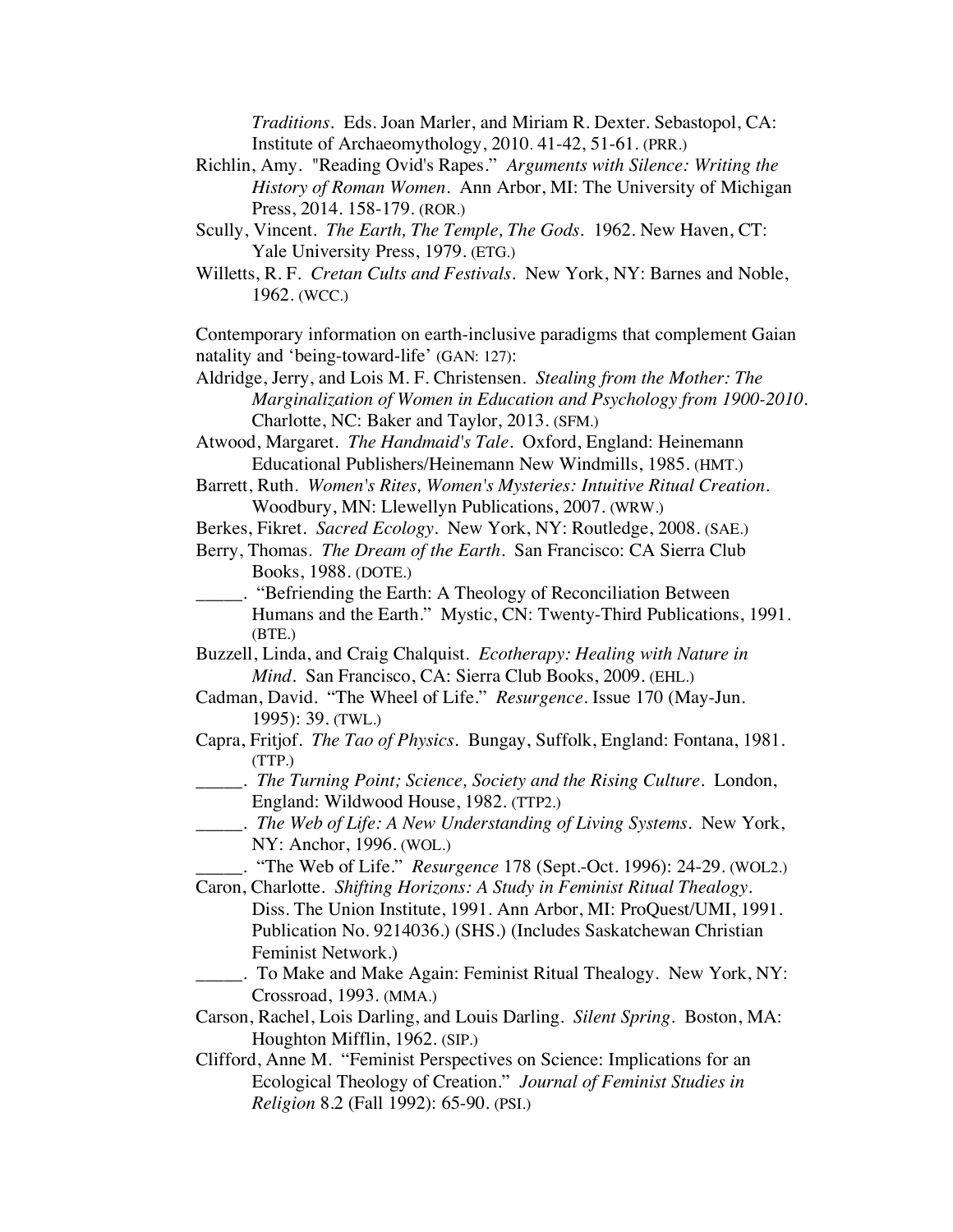- Davis, Elizabeth and Carol Leonard. *The Women's Wheel of Life: Thirteen Archetypes of Woman at Her Fullest Power.* New York, NY: Viking, 1996. (WWL.)
- de Jonge, Eccy. *Spinoza and Deep Ecology: Challenging Traditional Approaches to Environmentalism.* Burlington, VT: Ashgate, 2003.  $(SAD.)$
- Emerson, Ralph Waldo and Jaroslav Pelikan. *Nature*. Boston, MA: Beacon Press, 1985. (NAT.)
- Fiorenza, Elisabeth Schussler. *In Memory of Her: A Feminist Theological Reconstruction of Christian Origins*. London, England: SCM Press, 1983. (IMOH.)
- Fox, Warwick. *Toward a Transpersonal Ecology: Developing New Foundations For Environmentalism*. Boston, MA: Shambhala, 1990. (TTE.)
- Fuller, Robert C. *Spiritual, But Not Religious: Understanding Unchurched America*. New York, NY: Oxford University Press, 2001. Internet resource. (SNR.)
- Gheorghiu, Dragos. *Archaeology Experiences Spirituality?* Cambridge, England: Cambridge Scholars, 2011. (AES)
- Gilroy, Daniel A. G. "The Genesis and Ecology Debate." Memorial University of Newfoundland (Canada), 2001. Ann Arbor, MI, *ProQuest.* Web. 25 Feb. 2015. (GAE.)
- Goodison, Lucy. *Moving Heaven and Earth: Sexuality, Spirituality and Social Change*. Aylesbury, Bucks, England: The Women's Press, 1990. (MHE.)
- Griffin, Susan. *Woman and Nature: The Roaring Inside Her*. New York, NY: Harper and Collins, 1978. (WAN.)
- Harman, Willis W. "Toward a Science of Wholeness." Harman, Willis W., and Jane Clark, Eds. *New Metaphysical Foundations of Modern Science.* Sausalito, CA: Institute of Noetic Sciences, 1994. 375-395. (MNF.)
- Hartshorne, Charles. *The Divine Relativity: A Social Conception of God*. The Terry Lectures. New Haven, CN: Yale Univ. Press, 1948. (DR.)
- Hibbard, Whit. "Ecology A Review." *The Trumpet* 19:2 (2003). 23-58. (EAR.)
- Jantsch, Erich. The Self-Organizing Universe: Scientific and Human Implications of the Emerging Paradigm of Evolution. Oxford, England: Pergamon Press, 1980. (SOU.)
- Joan, Eahr Amelia. "Ochre's Living Lineage: The Gyne-Morphic Bloodline of Spirituality." Publication, 2018. (OLL.)
- *Journey of the Universe*. Northcutt, Patsy, David Kennard, Brian Swimme, Mary E. Tucker, and John Grim. California: Northcutt Productions, (U.S.), et al. 1 Videodisc (65 min.) KQED Home Video, 2011. (JOU.)
- LaChapelle, Dolores. *Sacred Land, Sacred Sex: Rapture of the Deep: Concerning Deep Ecology and Celebrating Life*. Durango, CO: Kivakí Press, 1988. (SLS.)
- Lash, John Lamb. *Not in His Image: Gnostic Vision, Sacred Ecology, and the Future of Belief.* White River, VT: Chelsea Green Publishing, 2006. (NHI.)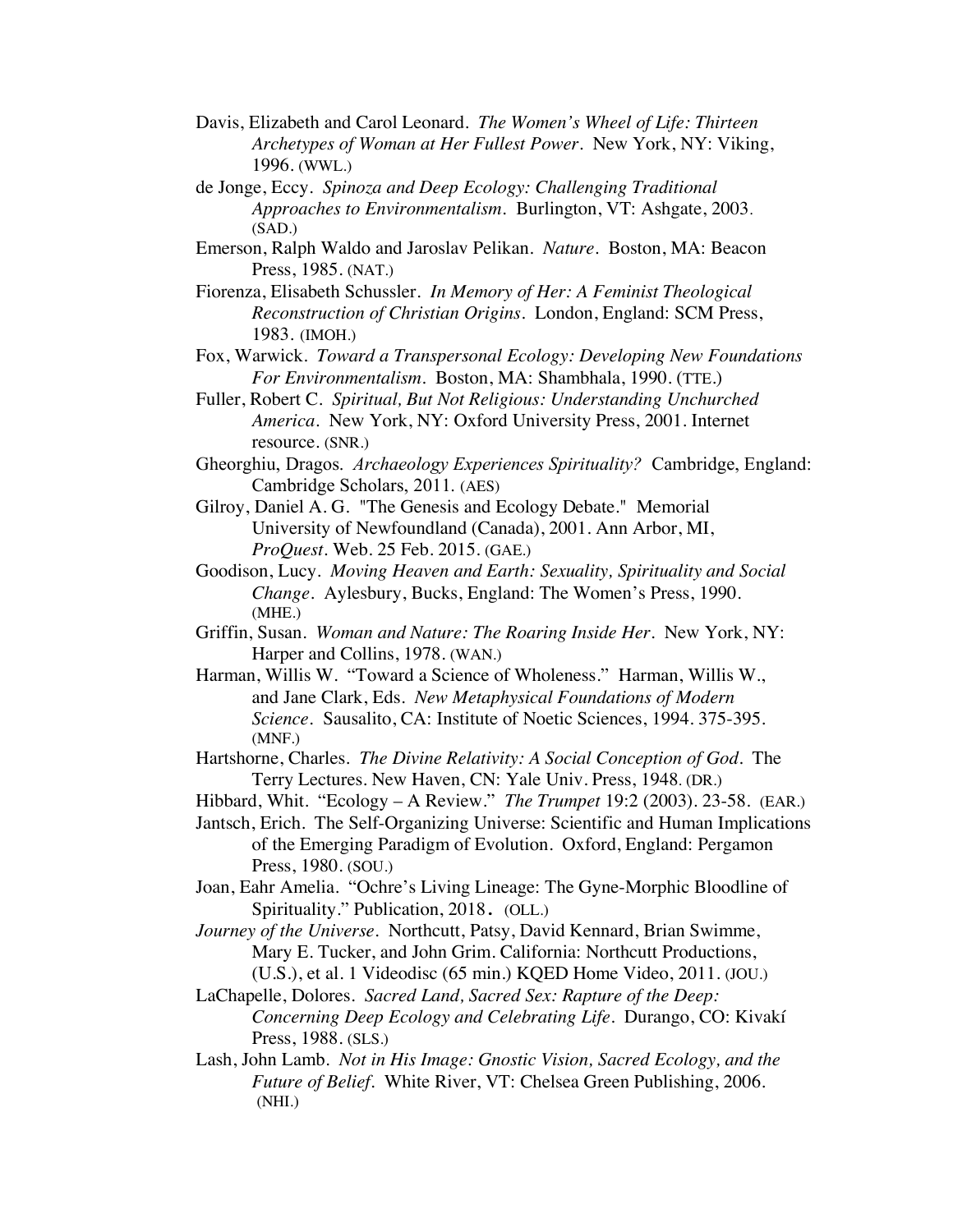Livingstone, Glenys D. *The Female Metaphor* – *Virgin, Mother, Crone* – *of the Dynamic Cosmological Unfolding: Her Embodiment in Seasonal Ritual as a Catalyst for Personal and Cultural Change*. Thesis (Ph.D.) University of Western Sydney, 2002. (TFM.)

- \_\_\_\_\_. *PaGaian Cosmology: Re-inventing Earth-Based Goddess Religion.* New York, NY: iUniverse, 2005. (TFM.)
- Lovelock, James. *Gaia: A New Look at Life on Earth*. Oxford, England: Oxford University Press, 1987. (GN.)
	- \_\_\_\_\_. *Healing Gaia: Practical Medicine for the Planet*. New York, NY: Harmony Books, 1991. (HGP)
- MacCormack, Carol P., and Marilyn Strathern. *Nature, Culture, and Gender*. Cambridge, England: Cambridge University Press, 1998. (NCG.)
- Macy, Joanna. *World as Lover, World as Self*. Berkeley, CA: Parallax Press, 1991. (WLW.)
- Mann, Barbara Alice. *Daughters of Mother Earth: The Wisdom of Native American Women.* Westport, CN: Praeger, 2006. (DOM.)
- Margulis, Lynn. *Symbiosis in Cell Evolution: Microbial Communities in The Archean and Proterozoic Eons*. New York, NY: Freeman 1993. (SCE.)
- McGaa, Ed. *Mother Earth Spirituality: Native American Paths to Healing Ourselves and Our World.* 1st ed. San Francisco, CA: Harper & Row, 1990. (MESP.)
- Merchant, Carolyn. *The Death of Nature.* New York, NY: Harper and Row, 1980. (DON.)
- Metzner, Ralph. *The Well of Remembrance: Rediscovering the Earth Wisdom.* Boston, MA: Shambhala, 1994. (WOR.)
- Naess, Arne. "The Shallow and the Deep, Long-Range Ecology Movement: A Summary." *Inquiry: An Interdisciplinary Journal of Philosophy* 16. 1-4 (1973): 95-100. (SDL.)
- Naess, Arne, and David Rothenberg*. Ecology, Community, and Lifestyle: Outline of an Ecosophy*. Cambridge: Cambridge University Press, 1989. (ECL.)
- Næss, Arne, Dekke Eide, et al. *Deep Ecology of Wisdom: Explorations In Unities of Nature and Cultures, Selected Papers.* Dordrecht, Netherlands: Springer, 2005. (DEW.)
- Nash, Roderick. *The Rights of Nature: A History of Environmental Ethics*. Madison, WI: University of Wisconsin Press, 1989. (RON.)
- Ochshorn, Judith. *Female Experience and the Nature of the Divine*. Bloomington, IN: Indiana University Press, 1981. (FE.)
- Plant, Judith, Ed. *Healing the Wounds: The Promise of Ecofeminism*. Philadelphia, PA: New Society Publishers, 1989. (HW.)
- Plumwood, Val. *Environmental Culture: The Ecological Crisis of Reason*. Environmental Philosophies Series. London Series. London, England: Routledge, 2002. (ECE.)
- Raphael, Melissa. *Thealogy and Embodiment: The Post-Patriarchal Reconstruction of Female Sacrality*. Sheffield, England: Sheffield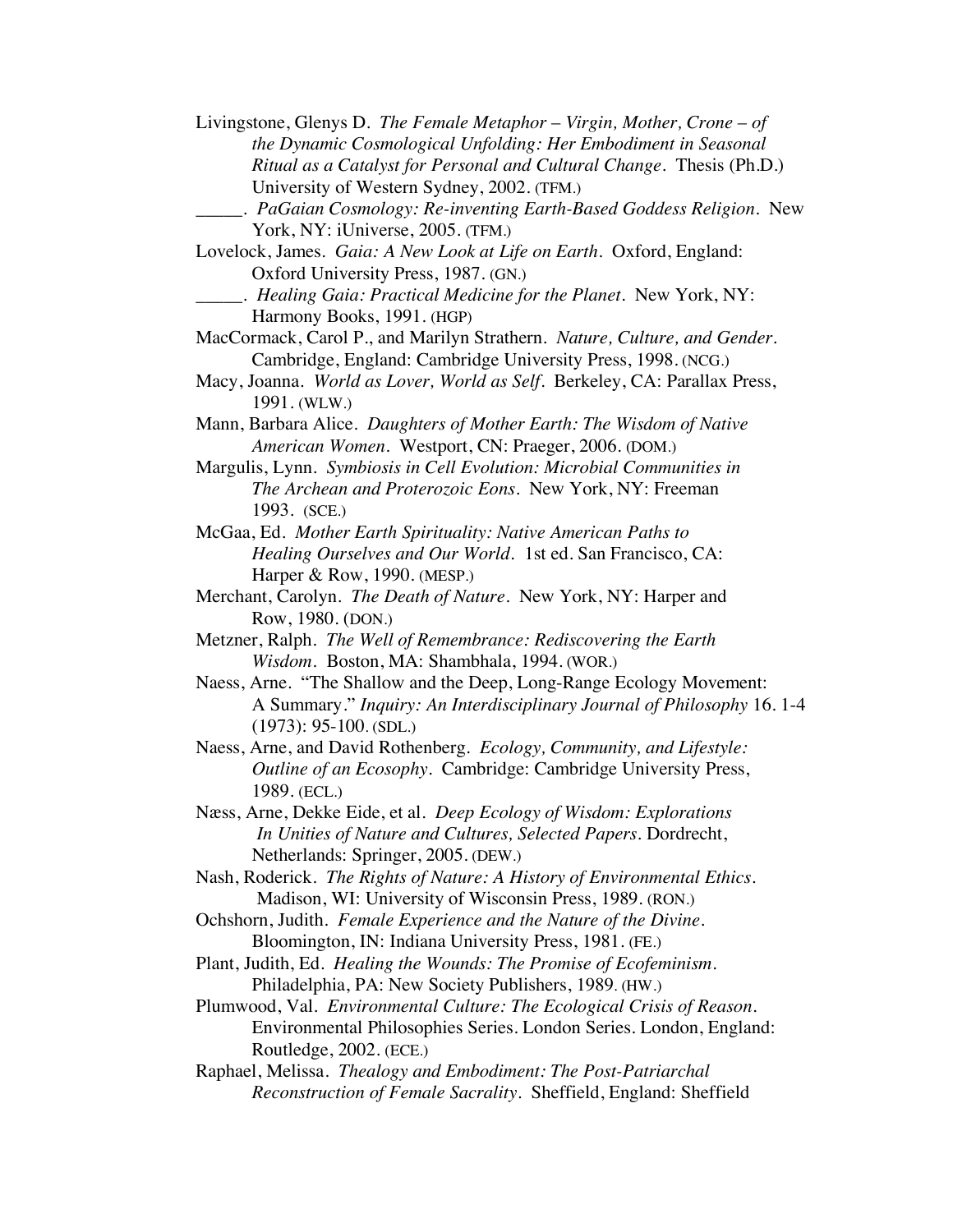Academic Press Ltd., 1996. (TEPP.)

- Reid-Bowen, Paul. *Goddess as Nature: Towards a Philosophical Thealogy.* Burlington, VT: Ashgate Publishing Co., 2007. 51, 95, 127-8. (GAN.)
- Roszak, Theodore. *The Voice of the Earth*. New York, NY: Simon & Schuster, 1992. (VOE.)
- Roszak, Theodore, Mary E. Gomes, and Allen D. Kanner. *Ecopsychology: Restoring the Earth, Healing the Mind*. San Francisco, CA: Sierra Club Books, 1995. (ERT.)
- Sahtouris, Elisabet. *Gaia: The Human Journey from Chaos to Cosmos*. New York, NY: Pocket Books, 1989. (GH.)
- \_\_\_\_\_. *Earthdance: Living Systems in Evolution*. San Jose, CA: University Press, 2004. (ELS.)
- Sells, Angela M. *Sabina Spielrein: The Woman and the Myth*. Charlotte, NC: Baker and Taylor Coutts, 2017. (SST.)
- Sessions, George. *Deep Ecology for the Twenty-First Century*. Boston, MA: Shambhala, 1994. (DET.)
- Sheldrake, Rupert. *The Rebirth of Nature: The Greening of Science and God*. New York, NY: Bantam Books, 1991. (TRN.)
- Snell, Tristan L., Janette G. Simmonds, and R. Scott Webster. "Spirituality in the Work of Theodore Roszak: Implications for Contemporary Ecopsychology." *Ecopsychology*. 3.2 (Jun. 2011): 105-113. (SIW.)
- Spretnak, Charlene. "Radical Nonduality to Ecofeminist Philosophy." *Ecofeminism: Women, Culture, and Nature*. Eds. Warren, Karen, and Nisvan Erkal. Bloomington, IN: Indiana University Press, 1997. (RNR.)
	- \_\_\_\_\_. *Relational Reality: New Directions of Interrelatedness* That Are *Transforming the Modern World*. Topsham, ME: Green Horizon Books,

- Starhawk. *The Spiral Dance: A Rebirth of the Ancient Religion of the Great Goddess.* San Francisco, CA: Harper and Row, 1979. (TSD.)
	- \_\_\_\_\_. *The Earth Path: Grounding Our Spirits in the Rhythm of Nature*. San Francisco, CA: HarperSanFrancisco, 2004. (TEP.)
- Stone, Merlin. *When God Was a Woman*. New York, NY: Harcourt Brace Javanovich, 1978. (GW.)
- Swimme, Brian. *The Hidden Heart of the Cosmos: Humanity and the New Story*. Maryknoll, NY: Orbis Books, 1996. (HHTC.)
- Thompson, William Irving. *Gaia 2: Emergence: The New Science of Becoming.* Hudson, NY: Lindisfarne Press, 1991. (GEN.)
- Turney, Jon. *Lovelock and Gaia: Signs of Life.* New York, NY Columbia University Press, 2003. (LGS.)
- Wagner, Sally Marie Roesch. *That Word Is Liberty: A Biography of Matilda Joslyn Gage*. Diss. University of California, Santa Cruz, Proquest/UMI, 1978. (Publication No. 302912010). (WIL.)
- Wagner, Sally R. *The Untold Story of the Iroquois Influence on Early Feminists: Essays*.Aberdeen SD: Sky Carrier Press, 1996. (US.)
- Wagner, Sally. *Sisters in Spirit: The Iroquois Influence on Early American Feminists*. Summertown, TN: Native Voices, 2001. (SIS.)

<sup>2011. (</sup>RRD.)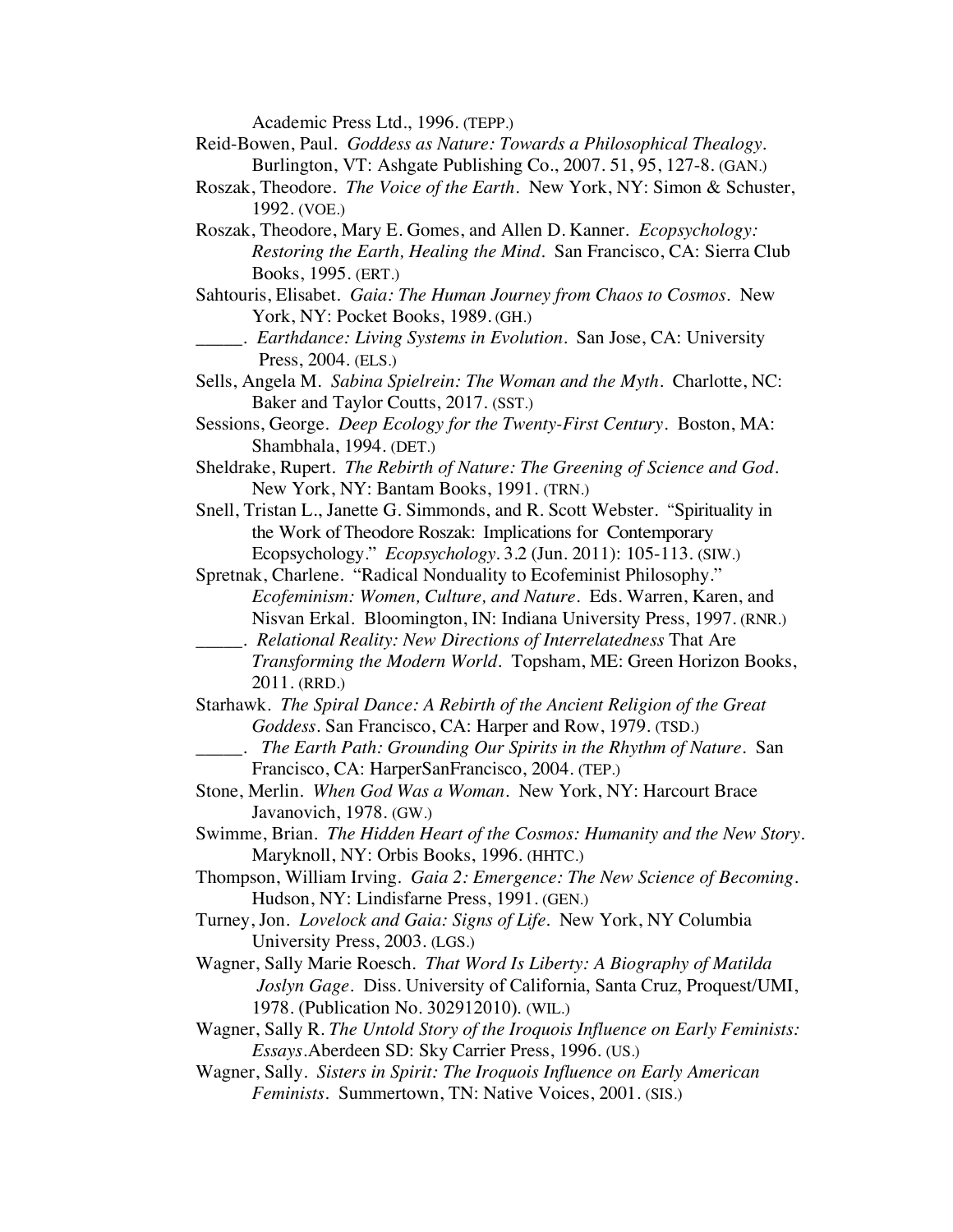Wall, Steve. *Wisdom's Daughters: Conversations with Women Elders of Native America.* San Francisco, CA: HarperCollins, 1993. (WDS.)

Warren, Karen. *Ecofeminist Philosophy: A Western Perspective on What It Is and Why It Matters*. Studies in social, political, and legal philosophy. Lanham, MD: Rowman and Littlefield, 2000. (EPW.)

White, Lynn Jr. "The Historical Roots of Our Ecologic Crisis." *Science* 155. 3767 (Mar. 10, 1967): 1203-1207. (HRE.)

Whitehead, Alfred North. *Process and Reality, An Essay in Cosmology.* New York, NY: Harper & Row, 1960. (Cited in Christ, *Feminist Theology*.) (PAR.)

Zimmer, Hienrich. "The Indian World Mother." *The Mystic Vision; Papers From the Eranos Yearbooks.* Ed. Joseph Campbell. The Bollingen Series, 30:6. London, England: Routledge and Kegan Paul, 1969. (IWM.)

Further Eleusis research:

Gadon, Elinor W. *The Once & Future Goddess: A Symbol of Our Time.* San Francisco, CA: Harper & Row, 1989. 154-157. (OFG.)

Keller, Mara Lynn. "The Eleusinian Mysteries of Demeter and Persephone: Fertility, Sexuality, and Rebirth." *Journal of Feminist Studies in Religion* 4.1 (Spring 1988): 27-54. (EMDP.)

For "The Homeric Hymn to Demeter" translated by Helene P. Foley: Agha-Jaffar, Tamara. *Demeter and Persephone: Lessons from a Myth*. Jefferson, NC: McFarland, 2002. (DPL: 173-185.)

Further research on the development of agriculture:

Murray, Jacqueline. *The First European Agriculture: A Study of the Osteological and Botanical Evidence Until 2000 BC*. Edinburgh, Scotland: Edinburgh University Press, 1970. (FEA.)

Zimmer, Carl. "The First Farmers." *New York Times*, Oct. 18, 2016: D31, D6. (TFF.)

Further underworld/labyrinthine descent (Greek, *katabasis)* research: \* 30,000, Labyrinths, Spirals, and Meanders; 4000, Sumer, Mesopotamia and Mythologems; 1750, Hammurabian Dynasty, Babylon, Ishtar, and Inanna; 1750, Ishtar; 630-620, Goddess Kore, Izmir Turkey; 528, Agrigento, Sicily; 500, Greek Mysteries; and 282-263, Demeter's Priene Temple. \*

\* For the matrix of descent and re–turned deities see RG: 37-48 CE, Mary and Pagan Goddesses.

(Further research on the Pergamon mystery rites is pending, including the nearby Myrina temple affiliated with early Amazons of possibly Scythian origins from Colchis.)

Keyword suggestions for further research about possible cities founded by Amazons, include: Smyrna (Izmir); Ephesus; Cyme (Side); Gryneium; Prjene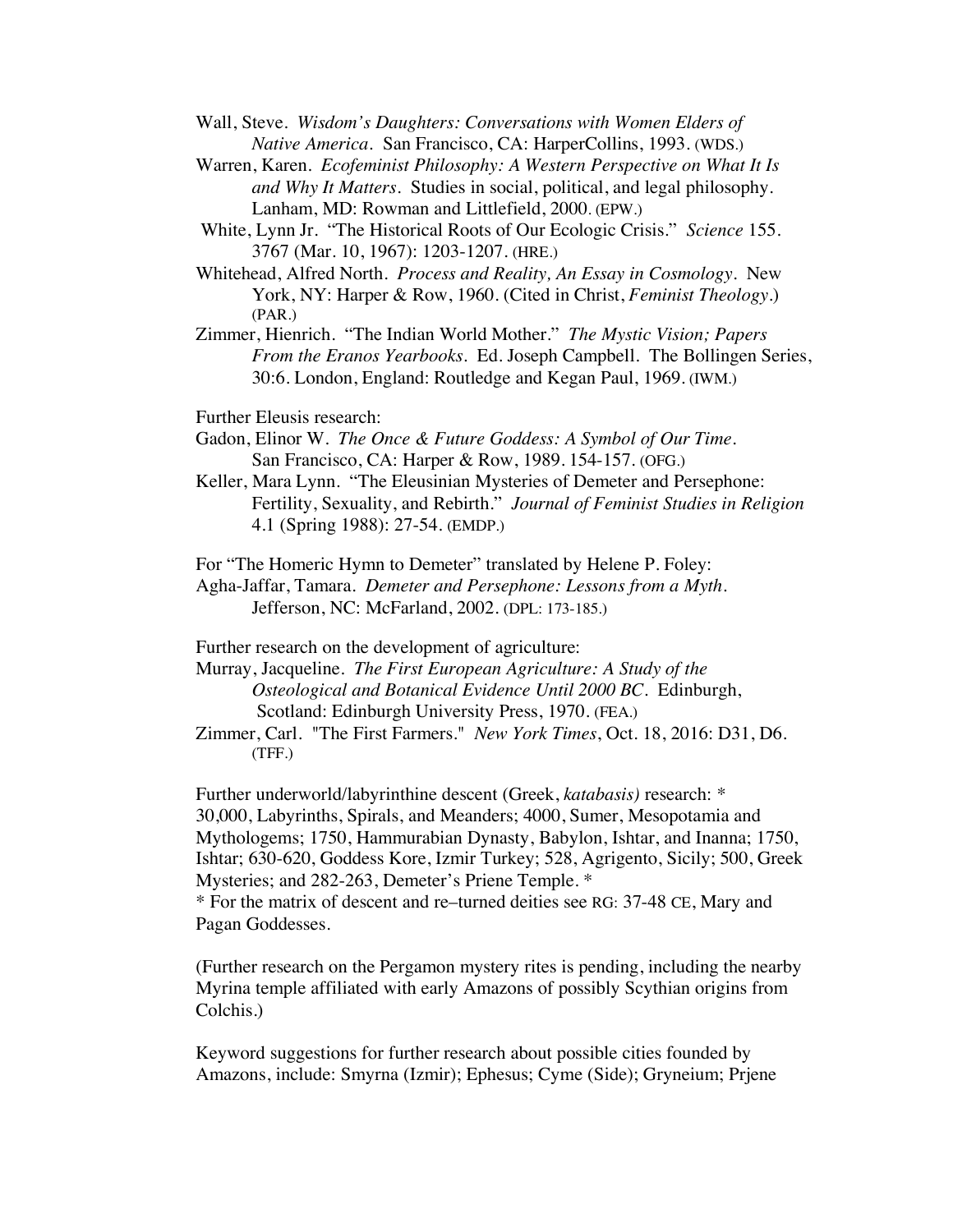(Priene); Pitane (Western Anatolia); Mytilene (Lesbos); Troy; Samothrace; plus Pergamum **(**Pergamon).

Re-Genesis research on ancient healing/re-generating centers, some more wellknown than others: Anatolian Bursa, Pergamon/Asclepion, Perge, Pamukkale, Ephesus and Bogazkoy; Egyptian Philae, Dendera, Abu Simbel/Abshek's Sacred Cave, and Kom Ombo; Roman Villa of Mysteries, Herculaneum, and Pompeii; Greek Kos; Minoan Crete; Megaliths Stonehenge, Avebury, Woodhenge, and West Kennet Long Barrow; ancient chalk mound Silbury Hill; Celtic Glastonbury / Chalice Well, and Brythonic Bath; Breton Gavrinis; Eire/Ireland's Knowth and Newgrange; Syrian Palmyra, \* and Iberian/Roman Alhambra. \* UNESCO world–heritage site Palmyra was invaded and seized by Islamic militants on 5–20–2015. Ancient Palmyra was a major caravan juncture for centuries, crossroad center of trade, dark–deity rituals, water–healing facilities, and mercantile information exchange resource for Greek, Roman, Persian and Islamic cultures. As a world–crossroad repository, Palmyra's archaeology is/was (?) an iconic legacy and archive of ancient civilizations.

(Further research about new sky god Zeus and other male dominator take–over models (CB: 45), includes BCE entries: 4400-2500, Olympus Hera; Hera; 4400- 2500, Kurgan Invasions; 1580, Zeus; 1450-1260, Hattusa and Yazilikaya*;* 1450- 1100, Late Bronze Age Crete; 1000, Gods; 800-500, Archaic Greek Age; and 200, Greece and Pergamon, Anatolia. (RGS.) (Also see the Pergamon Altar in Berlin's Ancient Near East Museum on Museum Island.)

(Further research on mother – rite to father – right savior God \* transitions: 92,000, Qafzeh or Kafzeh Cave and Ochre Symbolism; 4400-2500, Kurgan Invasions; 4400-2500, Olympus Hera; 4000-3000, Egypt, Africa, and Cathedra Goddesses; 3000-2780, Egyptian Bronze Age; 2686-2181, Old Kingdom Egypt (2600 Fifth Dynasty); 2600-1100, Late Indo-European Bronze Age; 2370-2316, Akkadian Enheduanna and Inanna's Hymns; 2300, Sumerian Transitions; 2300- 2100, Edfu Egypt; 1100-800, Iron Age; 1580, Zeus; 1100-800, Mediterranean Dark Ages; 1000, Double Goddess Transition; 700-550, Apollo at Delphi and Didymaion; 668-626, Sumerian Mythology; 587-500, Demise of Sumerian and Babylonian Goddesses; 323-30, Kom Ombo Temple; 305-30, Esna Temple. (RGS.) (Also see CE entries: 325, Council of Nicaea and Goddesses and Gods; 431, Council of Ephesus and Virgin Mary, Anatolia; 570, Mohammed's Birth; and 1207-1273, Rumi and Mother.) (RG.)

\* Soteriology: study of God's salvation and ontological concepts of female evil.

The following speaks to the theory that *mankind* is not a one size fits all. Over the centuries, there has been a historic shift to a culture and society in which half of the population *(females)* are traditionally regarded as: politically; philosophically; psychologically; professionally; theologically; spiritually; academically; scientifically; sexually; biologically and etc. inferior or less than the other half. (MHE: 150.)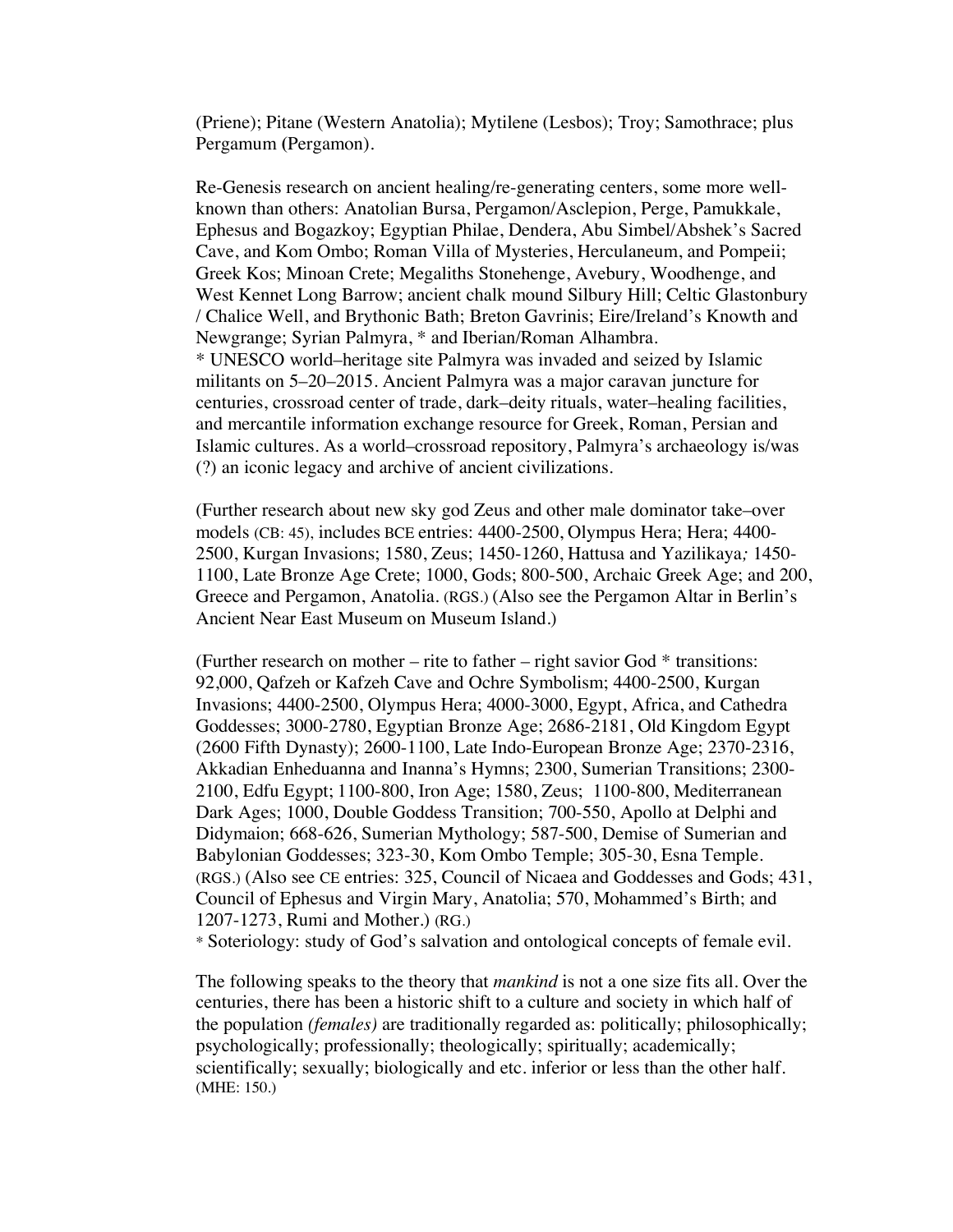The repercussions of this shift in the symbolic plane can be seen NOT only in the division of male gods from female gods, but also in the separation of sky from earth, of mind from body, of spirituality from sexuality. Incorporated into the mainstream of Greek thought and later crystallized in the philosophical writings of Plato, these ideas then pass via Neoplatonism into Christian theology and contribute to the symbolic worldview, which is still dominant in western [global] society today. From this early Greek Geometric period onwards, European culture ceases to offer the imaginative vocabulary for any human being, female or male, to experience themselves as whole and undivide**d (**MHE: 150).

This hierarchical dis-order is discussed at length throughout *Re-Genesis* including BCE entries: 4400-2500, Olympus Hera; 3100-2600, Proto Bronze Age Crete, Writing, and Heroes; 3000-1450, Gournia; 2500, Inanna, Holder of the Me; 2400, Sumerian Women in the Akkadian Period; 2400, Lilith and Eve; 2300, Sumerian Transitions; 1750, Hammurabian Dynasty, Babylon, Ishtar, and Inanna; 1580, Zeus; 1100-800, Iron Age; 1000, Gods; 800-500, Archaic Greek Age; 587-500, Demise of Sumerian and Babylonian Goddesses; 500-400 Classical Greek Era and Leading Male Authors; 384-322, Aristotle's Theory of Rational Male Dominance; and First Century BCE-Sixth Century CE, Summary of Female Catholic Priests and Synagogue Leaders.

Further Anatolian plus Hittite research: 7250-6150, Çatal Hüyük, Anatolia (Central Turkey); 7100-6300, Cathedra Goddess of the Beasts, Çatal Hüyük, Anatolia; 7040-3500, Hacilar, Anatolia; 4400-2500, Kurgan Invasions Bring Catastrophic Destruction to Old Europe; 4000, Alaca Hüyük, Anatolia; 3500, Anatolia, Arinna, and Other Goddesses; 3000, Founding of Troy; 3000-2000, Anatolia, Kubaba and the Hittites; 2500, Troy, Anatolia; 2000, Anatolia; 2000, Indo-European Tribes; 1790-1700, Goddess of Kultepe, Anatolia; 1450-1260, Hattusa and Yazilikaya, Anatolia; 1400, Cybele and Buyukkale-Bogazkoy, Anatolia; 1320, Palestine - Assyria - Exodus of Hebrews from Egypt; 1260, Hittites, Anatolia; 1200, Perge, Anatolia; 1200-1000, Phrygians in Anatolia: 1184, Hittites and Trojan War, c. 1200; 1100-800, Mediterranean Dark Ages; 1050-850, Kubaba and Kubat, Anatolia; 750-650, Cybele and King Midas, Anatolia; 650- 550, Anatolia; 630-620, Goddess Kore, Izmir Turkey; 588-587, Cybele's Dedication, Rome; 585-300, Lydia Replaces Phrygia, Anatolia; 282-263, Demeter's Priene Temple, Anatolia; 204, Cybele to Rome; 200, The Great Cybele: Magna Mater at Santoni Sicily; and 200, Greece and Pergamon, Anatolia. (RGS.) (For CE entries see: 324, St. Peter's Basilica; 432-440, Santa Maria Maggiore; 410, Cybele and Fall of Rome; 1207-1273, Rumi and Mother; and 1870, Lyon's Basilica Built Over Cybele's Pagan Temple.) (RG.)

Further Kubaba/Kybele/Cybele research: 3500, Anatolia, Arinna and Other Goddesses; 3000-2000, Anatolia Kubaba and the Hittites; 1400, Cybele and Buyukkale-Bogazkoy, Anatolia; 1184, Hittites and Trojan War; 1050-850, Kubaba and Kubat, Anatolia; 750-650, Cybele and King Midas; 588-587,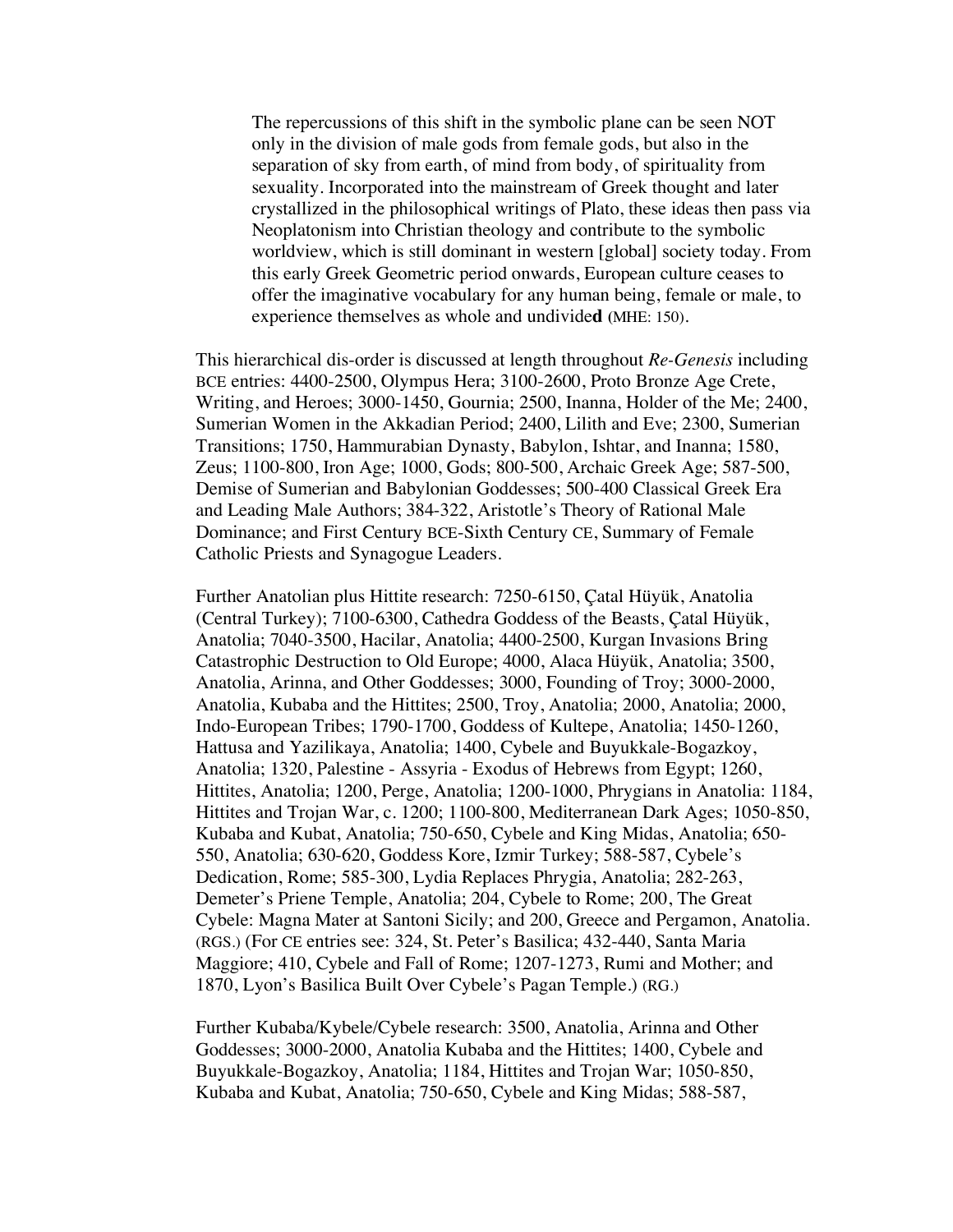Cybele's Dedication, Rome; 204, Cybele to Rome; and 200, The Great Cybele Magna Mater at Santoni Sicily. (RGS.) (For CE entries see: 37-48, Mary and Pagan Goddesses; 324, St. Peter's Basilica; 432-440, Santa Maria Maggiore; 410, Cybele and Fall of Rome; 1207-1273, Rumi and Mother; and 1870, Lyon's Basilica Built Over Cybele's Pagan Temple.) (RG.)

IMAGE: DEMETER'S TEMPLE AT PERGAMON: (ANATOLIA) TURKEY. PHOTO: © GSA. DESCRIPTION: RENDERING OF DEMETER'S TEMPLE AT PERGAMON, ANATOLIA.

SLIDE LOCATION TURKEY, SHEET 113, ROW 3, SLEEVE 4, SLIDE #Bk294, 282-263, BCE.

CO\_TUR\_S113\_R3\_SL4\_SBk294

SHOT ON LOCATION: PERGAMON (ANCIENT PERGAMUM) HEALING CENTER: (ANATOLIA) TURKEY.

NOTE 1: FIELDWORK PROJECT 1986.

IMAGE: DEMETER'S TEMPLE: PERGAMON OR PERGAMUM, (ANATOLIA) TURKEY. PHOTO: © GSA. DESCRIPTION: MODEL OF DEMETER'S TEMPLE RE. WOMEN'S LIFE RENEWAL AND PURIFICATION MYSTERIES, PERGAMON OR PERGAMUM TURKEY. SLIDE LOCATION RE-GENESIS PHASE 2, SHEET 2, ROW 4, SLEEVE 3, SLIDE #Bk297, 282-263 BCE.

IT\_RPT\_S2\_R4\_SL3\_SBk297.jpg

SHOT ON LOCATION: BRITISH MUSEUM: LONDON, ENGLAND. NOTE 1: FIELDWORK PROJECT 1999.

IMAGE: TUNNEL ENTRANCE TO HEALING CENTER, PERGAMON OR ANCIENT PERGAMUM: (ANATOLIA) TURKEY.

PHOTO: © GSA. DESCRIPTION: WOMB–LIKE TUNNEL ENTRANCE TO HEALING CENTER AND NATURAL SPRINGS AT PERGAMON'S ASCLEPION, (ANATOLIA) TURKEY. THE PERGAMON ASCLEPION (HEALING CENTER) IS MODELED ON 4<sup>TH</sup> C. BCE KOS (COS) IN GREECE NEAR RHODES, ALTHOUGH IN 1986 CE, APPEARED A SMALLER VERSION.

SLIDE LOCATION TURKEY, SHEET 115, ROW 2, SLEEVE 2, SLIDE #Bk321, BCE. CO\_TUR\_S115\_R2\_SL2\_SBk321

SHOT ON LOCATION: PERGAMON'S ASCLEPION: (ANATOLIA) TURKEY. NOTE 1: PERGAMON 'S ASCLEPION INCLUDED A SIGNIFICANT THEATER, LIBRARY, AND APPARENTLY DREAM, MUD, AND WATER THERAPIES MODELED ON EPIDAURUS.

NOTE 2: KOS WAS THE ARCHETYPICAL HEALTH CENTER AND GREEK RESIDENCE OF PHYSICIAN HIPPOCRATES AND HYGEIA, CONSIDERED FOUNDERS OF HIPPOCRATIC SCHOOL OF MEDICINE AND PIONEERS OF MEDICAL CLINICS. NOTE 3: GODDESS HYGEIA (HYGIENE), DAUGHTER OF ASCLEPIUS, HAD SIGNIFICANT TEMPLES AT BOTH KOS AND PERGAMON. NOTE 4: FOR HEALING CONTRIBUTIONS OF EGYPTIAN ISIS SEE: (IG: 188-189; CDBL: 82-3.)

NOTE 5: FIELDWORK PROJECT 1986

IMAGE: COLONNADE, PERGAMON OR ANCIENT PERGAMUM: (ANATOLIA) TURKEY. PHOTO: © GSA. DESCRIPTION: COLONNADE WITH WEST END FRONTING PERGAMON THEATER. THE PERGAMON ASCLEPION (HEALING CENTER) IS MODELED ON  $4<sup>m</sup>$  c. BCE KOS (COS) IN GREECE NEAR RHODES, ALTHOUGH IN THE EARLY 1980'S CE, PERGAMON APPEARED SMALLER. SLIDE LOCATION TURKEY, SHEET 115, ROW 3, SLEEVE 1, SLIDE #Bk325, BCE.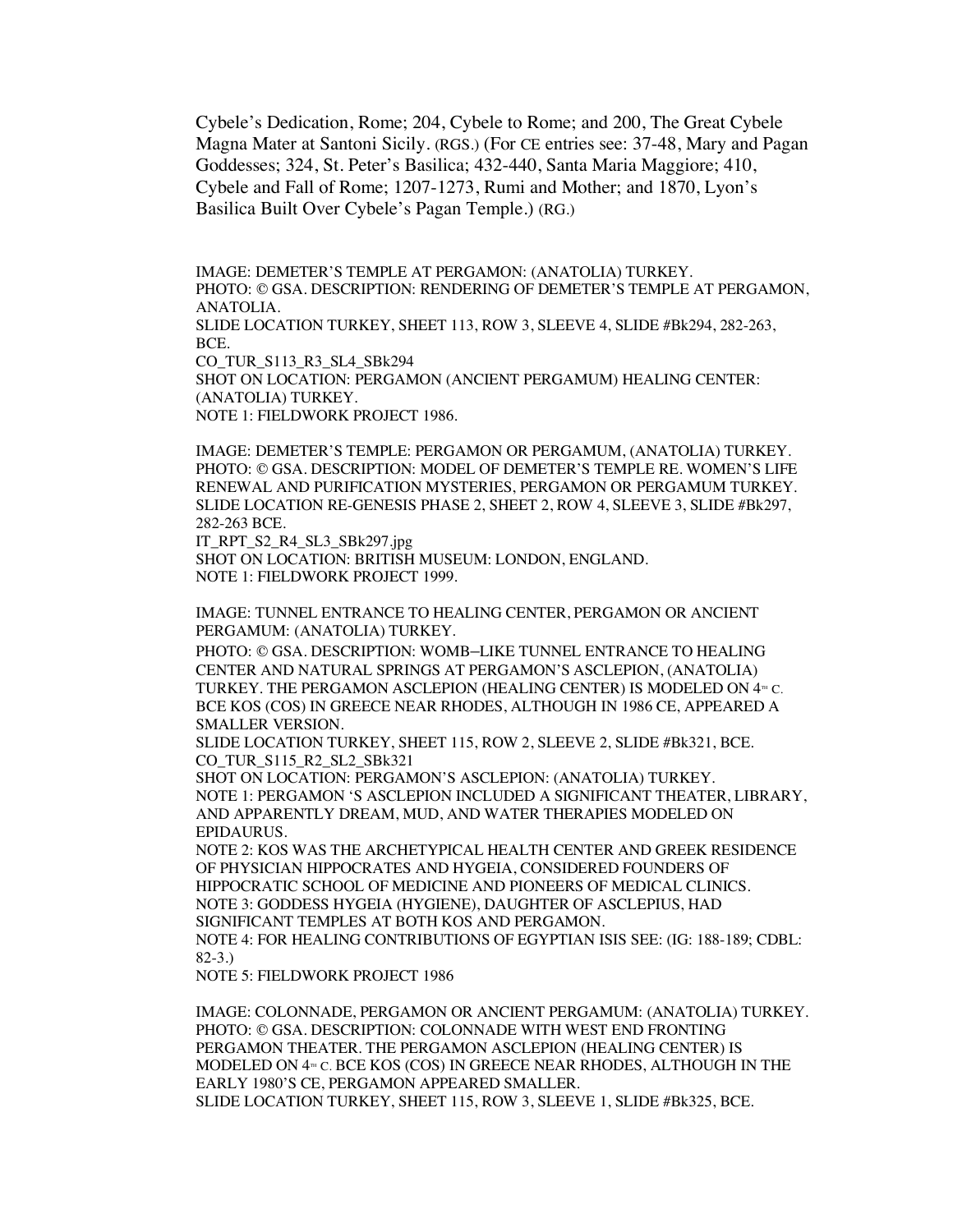CO\_TUR\_S115\_R3\_SL1\_SBk325

SHOT ON LOCATION: ANCIENT PERGAMON (ASCLEPION), (ANATOLIA) TURKEY. NOTE 1: KOS WAS THE GREEK RESIDENCE OF PHYSICIAN HIPPOCRATES, POSSIBLY FOUNDER OF HIPPOCRATIC SCHOOL OF MEDICINE.

NOTE 2: GODDESS HYGEIA (HYGIENE), DAUGHTER OF THE GOD OF MEDICINE ASCLEPIUS, HAD SIGNIFICANT TEMPLES AT BOTH KOS AND PERGAMON. NOTE 3: FOR HEALING CONTRIBUTIONS OF EGYPTIAN ISIS SEE: (IG: 188-189; CDBL: 82-3.)

NOTE 4: FIELDWORK PROJECT 1986.

CO\_RHO\_S1\_R3\_SL3\_S2. NOT CO\_RHO\_S1\_R \_SL3\_S2. IMAGE: GODDESS HYGEIA (HYGIENE), DAUGHTER OF ASCLEPIUS. PHOTO: © GSA. GODDESS HYGEIA (HYGIENE), PERSONIFICATION OF HEALTH AND HEALING.

SLIDE LOCATION RHODES, SHEET 1, ROW 3, SLEEVE 3, SLIDE #2, BCE.

CO\_RHO\_S1\_R3\_SL3\_S2. VS. > CO\_RHO\_S1\_R \_SL3\_S2.

SHOT ON LOCATION: RHODES MUSEUM, GREECE.

NOTE 1: GODDESS HYGEIA (HYGIENE), DAUGHTER OF THE GOD OF MEDICINE ASCLEPIUS, HAD SIGNIFICANT TEMPLES AT BOTH KOS AND PERGAMON. NOTE 2: FOR HEALING CONTRIBUTIONS OF EGYPTIAN ISIS SEE: (IG: 188-189; CDBL: 82-3.)

NOTE 3: FIELDWORK PROJECT 1985.

PHOTO NOTE: ILLUSTRATION ENHANCEMENT, CHRISI KARVONIDES' TEAM. PHOTO: NOTE CORRECT SLIDE KEY, CHRISI KARVONIDES' TEAM.

IMAGE: HITTITE ARINNA: CARCHEMISH (KARKAMIS), (ANATOLIA) TURKEY. PHOTO: © GSA. DESCRIPTION: HITTITE ARINNA \* WITH A HIGH POLOS HEADDRESS AND A POMEGRANATE. OTHER NAMES INC. LADY KUBABA/KUBA/KABAB/KAABA/ ISHTAR/HEPAT): CARCHEMISH (KARKAMIS), (ANATOLIA) TURKEY. SLIDE LOCATION TURKEY, SHEET 45, ROW 2, SLEEVE 3, SLIDE #428. BCE.

CO\_TUR\_S45\_R2\_SL3\_S428.jpg

SHOT ON LOCATION: MUSEUM OF ANATOLIAN CULTURES: ANKARA, (ANATOLIA) TURKEY.

NOTE 1: \* OLDER HITTITE – HATTIC SUN GODDESS.

NOTE 2: GODDESS ARINNA/KUBABA (KABABA) WITH POMEGRANATE, COALESCING WITH "PHRYGIAN MOTHER GODDESS CYBELE, WHO WAS ALSO PORTRAYED WITH POMEGRANATES." (HVG: 202.) NOTE 3:

HITTITE EVIDENCE ILLUSTRATES … THAT ALL OF THESE PANTHEONS 'HAVE STORMGODS AT THE HEAD, BUT WIVES WITH INCONSISTENTLY COGNATE NAME OR ORIGIN. HEPAT'S POSITION IN FACT IS A SYNCRETISM OF HURRIAN HEPAT WITH OLDER HITTITE – HATTIE SUN GODDESS OF ARINNA, QUEEN OF HEAVEN' (IEMS: 64; RGS). (SOURCE: ENTRY ABOVE.

NOTE 4: FIELDWORK PROJECT 1986.

IMAGE: HITTITE ARINNA, CARCHEMISH (KARKAMIS): (ANATOLIA) TURKEY. PHOTO: © GSA. DESCRIPTION: HITTITE ARINNA \* WITH A HIGH POLOS HEADDRESS AND A POMEGRANATE. (OTHER NAMES INC. LADY KUBABA/KUBA/KABAB/KAABA/ ISHTAR/HEPAT): CARCHEMISH (KARKAMIS), (ANATOLIA) TURKEY. SLIDE LOCATION TURKEY, SHEET 45, ROW 2, SLEEVE 2, SLIDE #427a. CO\_TUR\_S45\_R2\_SL2\_S427a.jpg

SHOT ON LOCATION: MUSEUM OF ANATOLIAN CULTURES: ANKARA, (ANATOLIA) TURKEY.

NOTE 1: \* OLDER HITTITE – HATTIC SUN GODDESS.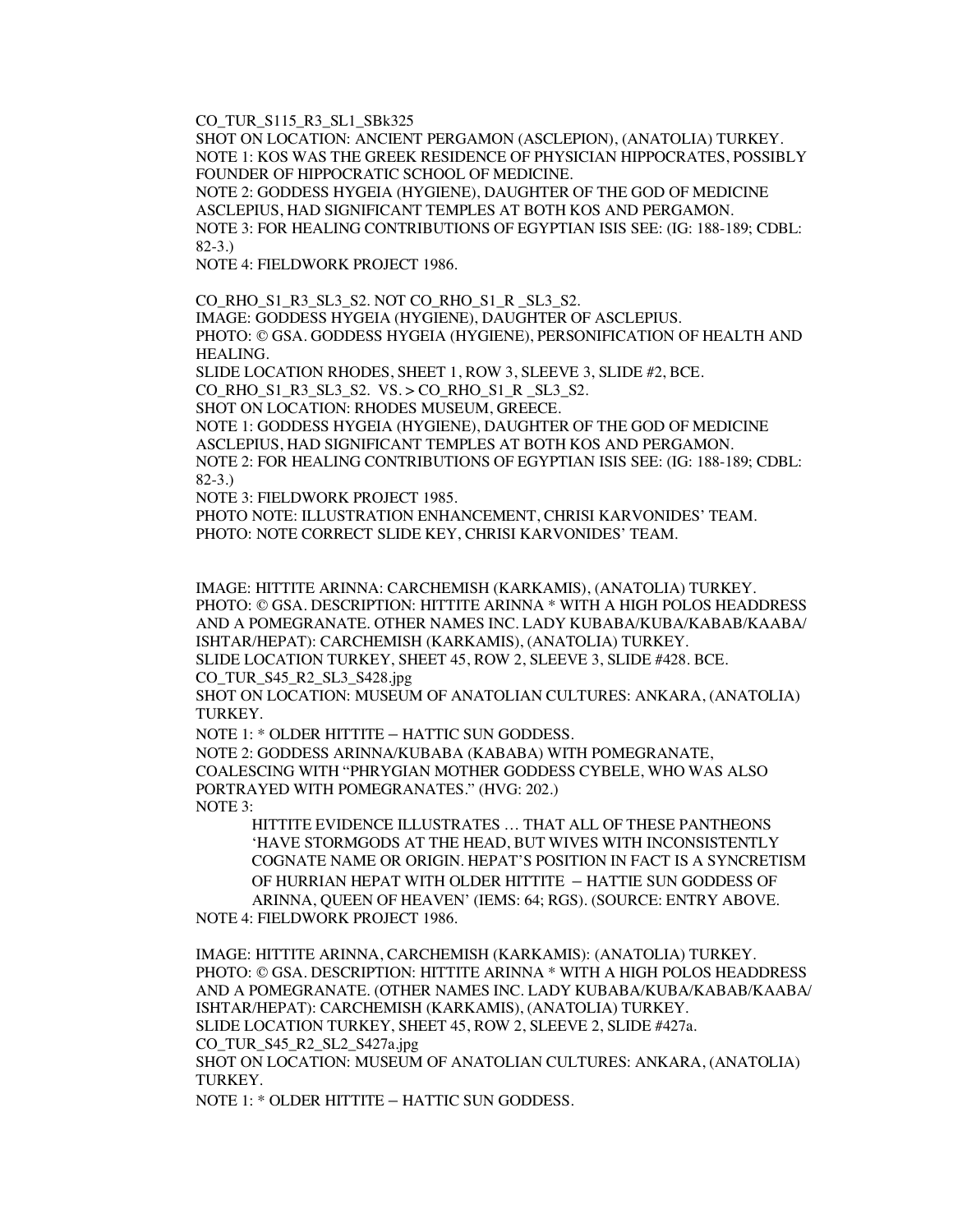NOTE 2: GODDESS ARINNA/KUBABA (KABABA) WITH POMEGRANATE, COALESCING WITH "PHRYGIAN MOTHER GODDESS CYBELE, WHO WAS ALSO PORTRAYED WITH POMEGRANATES." (HVG: 202.) NOTE 3:

HITTITE EVIDENCE ILLUSTRATES … THAT ALL OF THESE PANTHEONS 'HAVE STORMGODS AT THE HEAD, BUT WIVES WITH INCONSISTENTLY COGNATE NAME OR ORIGIN. HEPAT'S POSITION IN FACT IS A SYNCRETISM OF HURRIAN HEPAT WITH OLDER HITTITE – HATTIE SUN GODDESS OF ARINNA, QUEEN OF HEAVEN' (IEMS: 64; RGS). (SOURCE: ENTRY ABOVE.

NOTE 4: FIELDWORK PROJECT 1986.

IMAGE: ELEUSINIAN MYSTERIES AND THE FOUR SEASONS: ITALY. PHOTO: © GSA. DESCRIPTION: RITUAL TERRACOTTA RELIEFS HONORING THE FOUR SEASONS: SPRING/SUMMER/FALL/WINTER AND ELEUSINIAN MYSTERIES. SLIDE LOCATION MSC. ITALY, SHEET 4, ROW 3, SLEEVE 4, SLIDE #21, BCE. CO MIT S4 R3 SL4 S21

SHOT ON LOCATION: BRITISH MUSEUM: LONDON, ENGLAND. NOTE 1:

> THE OLDEST SANCTUARY IN PERGAMON ((ANCIENT PERGAMUM) WAS A RENOWNED TEMPLE DEDICATED TO DEMETER IN CELEBRATION OF THE ON – GOING ELEUSINIAN MYSTERIES OF UNDERWORLD INCLUDING: DEATH, RENEWAL, AND PURIFICATION (RGS). (SOURCE: ENTRY ABOVE.)

NOTE 2:

THE RITES WERE PERFORMED PRIMARILY BY WOMEN, IN WHICH PLANT LIFE AND VEGETATION CYCLES WERE CENTRAL AND MAY RECALL EARLIER, WOMAN – BASED PREHISTORIC TRADITIONS AND RITUAL PRACTICES (MHE: 151, 177; RGS).

NOTE 3: FIELDWORK PROJECT 1998-2002.

IMAGE: ATHENA'S/DEMETER'S TEMPLE: PRIENE, (ANATOLIA) TURKEY. PHOTO: © GSA. DESCRIPTION: ATHENA'S POLIAS TEMPLE COLUMNS 43 FEET ABOVE DEMETER – PERSEPHONE'S ANCIENT MEGARA TEMPLE, ON MT. MYCALE, PRIENE, TURKEY.

SLIDE LOCATION RE-GENESIS PHASE 2, SHEET 2, ROW 2, SLEEVE 4, SLIDE #Bf14, BCE.

IT\_RPT\_S2\_R2\_SL4\_SBf14.jpg

SHOT ON LOCATION: PRIENE, TURKEY.

NOTE 1:

NOT ONLY WAS PERGAMON (ANCIENT PERGAMUM) A RENOWNED MEDICAL AND LITERARY CENTER, BUT IT ALSO INTEGRATED DRAMA – THEATER INTO ITS HEALING THERAPIES. PRIENE TEMPLE, JUST SOUTH OF KUSADASI, TURKEY, SHARED MANY SIMILAR DISTINCTIONS AS PERGAMON (RGS). (SOURCE: ENTRY ABOVE.)

NOTE 2:

THE PRIENE TEMPLE INCLUDES INNER SUBTERRANEAN SANCTUARY ROOMS [THAT] WERE DEDICATED TO DEMETER AND USED FOR THE CELEBRATION OF ON-GOING ELEUSINIAN MYSTERIES OF UNDERWORLD PURIFICATION RITES OF DEATH AND RENEWAL (TIGR: 37-38; RGS).

NOTE 3: FIELDWORK PROJECT 1986.

IMAGE: THREE TANRICA KYBELES, PERGAMON (ANCIENT PERGAMUM), (ANATOLIA) TURKEY.

PHOTO: © GSA. DESCRIPTION: THREE CATHEDRA TANRICA KYBELES WITH DRUMS SEATED ALONGSIDE LIONS.

SLIDE LOCATION TURKEY, SHEET 112, ROW 3, SLEEVE 4, SLIDE #Bk276, BCE.